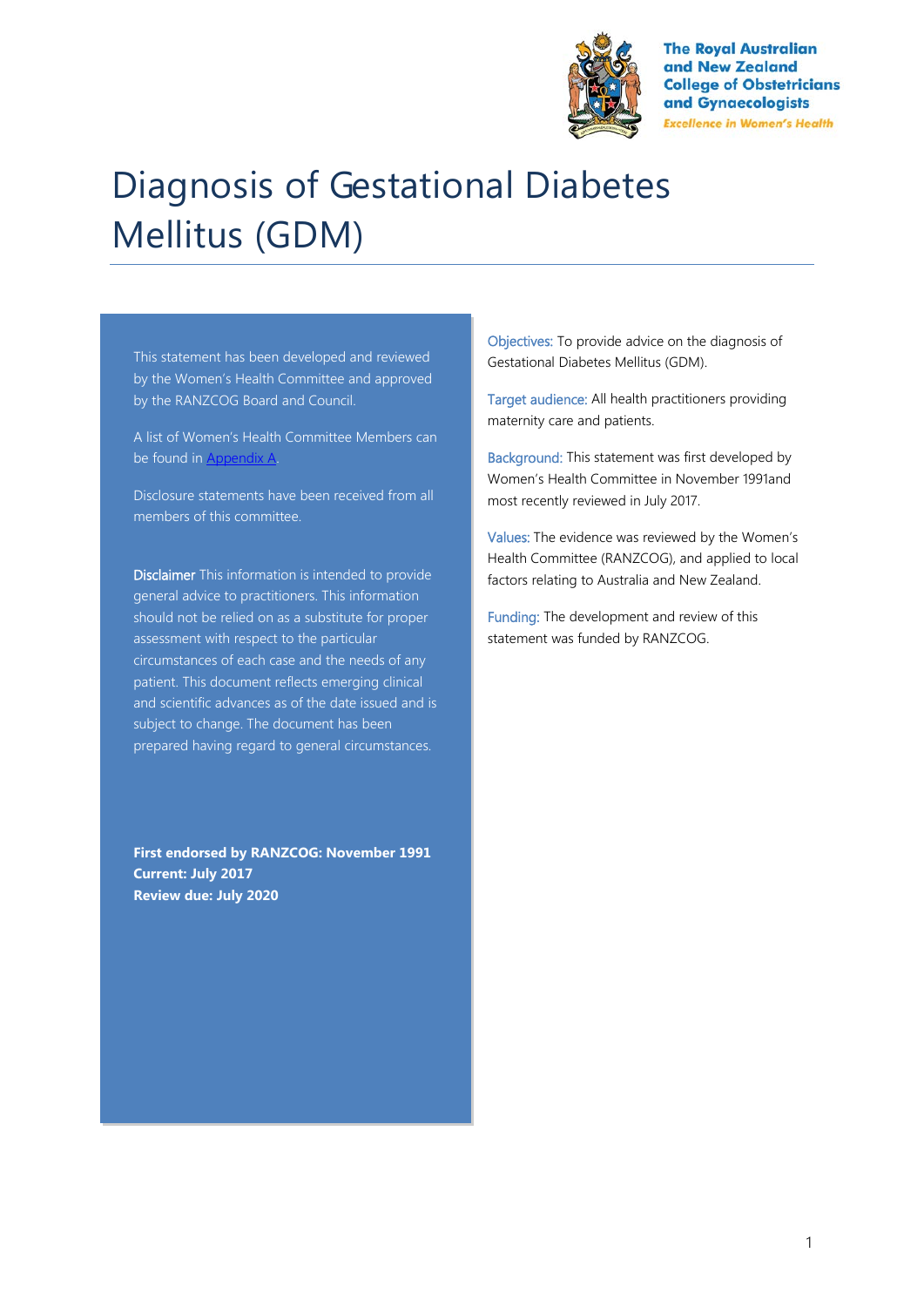# **1. Discussion and recommendations**

Current evidence suggests that there is a benefit of reduced perinatal morbidity, with the use of screening programs for GDM, and treating women who are diagnosed with it. For over 20 years, the diagnosis of GDM has been derived from an ad hoc consensus, based on very limited data available at that time.<sup>1</sup> When screening for GDM, there should be uniformity in the testing used and the subsequent follow-up management. The landmark observation trial HAPO, 2008<sup>2</sup> and other important randomised trials (Crowther *et al.* 2005<sup>3</sup> Langdon *et al.* 2009<sup>4</sup>) have led to recommendations for new criteria for the diagnosis of GDM<sup>2</sup>, which have been endorsed by the World Health Organisation (WHO)<sup>5</sup>.

The following is recommended:

Biochemical screening for Gestational Diabetes should be performed at 26-28 weeks of gestation. Earlier testing performed in women at particularly high risk should be repeated at 24-28 weeks gestation to test for GDM, if a negative result is obtained at the earlier testing time point.

RANZCOG recommended screening regimen is a 75gram two-hour Pregnancy Oral Glucose Tolerance Test (POGTT). A two-step procedure involving an initial one-hour non-fasting oral Glucose Challenge Test (GCT) is no longer recommended.

The full set of criteria can be viewed at the following link:

ADIPS Consensus Guidelines for the Testing and Diagnosis of Gestational Diabetes Mellitus in Australia <http://adips.org/downloads/adipsconsensusguidelinesgdm-03.05.13versionacceptedfinal.pdf>

| <b>Diagnosis</b> | Fasting plasma glucose<br>(mmol/l) | 1-hour glucose (mmol/l)<br>following 75g oral<br>glucose load | 2-hour glucose<br>(mmol/l) following<br>75g oral glucose<br>load |
|------------------|------------------------------------|---------------------------------------------------------------|------------------------------------------------------------------|
| <b>GDM</b>       | > 5.1                              | $\geq 10.0$                                                   | >8.5                                                             |

#### Table 1. Criteria for Diagnosis of GDM with a 2-hour Pregnancy Oral GTT

The diagnosis of GDM provides an opportunity to counsel women regarding weight management and lifestyle modification to attenuate the risks associated with glucose intolerance in later life.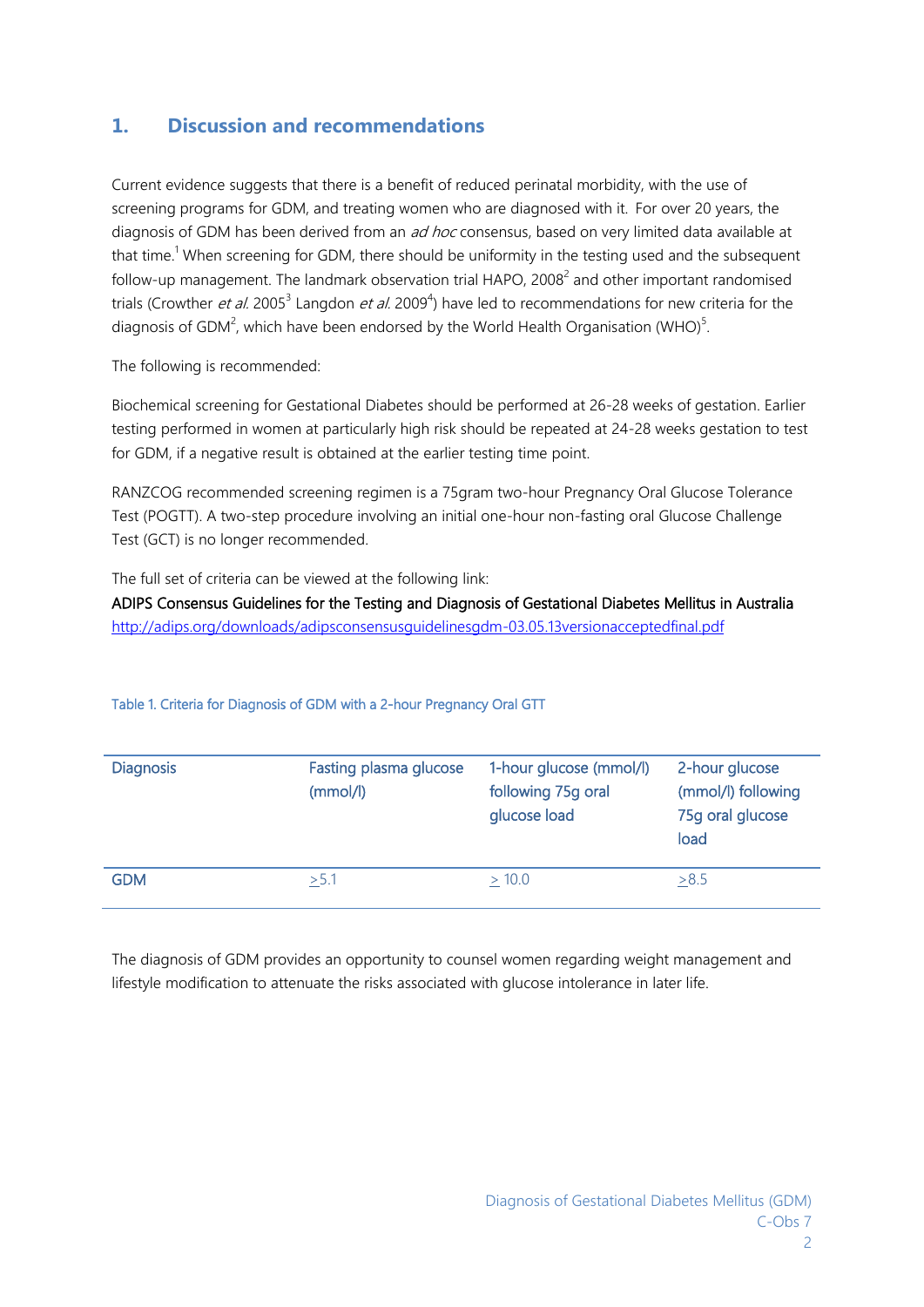# **2. References**

- 1. Martin FL. The diagnosis of gestational diabetes, Ad Hoc Working Party. The Medical journal of Australia. 1991;155(2):112.
- 2. Metzger BE LL, Dyer AR, Trimble ER, Chaovarindr U, Coustan DR, et al. . Hyperglycemia and adverse pregnancy outcomes. . The New England journal of medicine. 2008;358(19):1991-2002.
- 3. Crowther CA HJ, Moss, JR, McPhee AJ, Jeffries WS and Robinson JS. . Australian Carbohydrate Intolerance Study in Pregnant Women (ACHOIS) Trial Group. Effect of Treatment of Gestational Diabetes Mellitus on Pregnancy Outcomes. . The New England journal of medicine. 2005;352(24):2477-86.
- 4. Landon MB SC, Thom E, Carpenter MW, Ramin SM, Casey B, et al. A multicenter, randomized trial of treatment for mild gestational diabetes. The New England journal of medicine. 2009;361(14):1339-48.
- 5. World Health Organization. Diagnostic Criteria and Classification of Hyperglycaemia First Detected in Pregnancy. 2013. Available at [http://apps.who.int/iris/bitstream/10665/85975/1/WHO\\_NMH\\_MND\\_13.2\\_eng.pdf](http://apps.who.int/iris/bitstream/10665/85975/1/WHO_NMH_MND_13.2_eng.pdf)

# **3. Other Suggested Reading**

Agarwal MM, Boulvain M, Coetzee E, et al. Diagnostic criteria and classification of hyperglycaemia first detected in pregnancy: a World Health Organization Guideline. Diabetes Res Clin Pract 2014;103:341-63.

Hughes RC, Moore MP, Gullam JE, et al. An early pregnancy HbA1c >/=5.9% (41 mmol/mol) is optimal for detecting diabetes and identifies women at increased risk of adverse pregnancy outcomes. Diabetes Care 2014;37:2953-9.

Metzger BE, Gabbe SG, Persson B, Buchanan TA, Catalano PA, Damm P, et al. International association of diabetes and pregnancy study groups recommendations on the diagnosis and classification of hyperglycemia in pregnancy. Diabetes Care. 2010;33(3):676-82.

#### **4. Links to other related College Statements**

Evidence-based Medicine, Obstetrics and Gynaecology (C-Gen 15) [https://www.ranzcog.edu.au/RANZCOG\\_SITE/media/RANZCOG-](https://www.ranzcog.edu.au/RANZCOG_SITE/media/RANZCOG-MEDIA/Women%27s%20Health/Statement%20and%20guidelines/Clinical%20-%20General/Evidence-based-medicine,-Obstetrics-and-Gynaecology-(C-Gen-15)-Review-March-2016.pdf?ext=.pdf)[MEDIA/Women%27s%20Health/Statement%20and%20guidelines/Clinical%20-%20General/Evidence](https://www.ranzcog.edu.au/RANZCOG_SITE/media/RANZCOG-MEDIA/Women%27s%20Health/Statement%20and%20guidelines/Clinical%20-%20General/Evidence-based-medicine,-Obstetrics-and-Gynaecology-(C-Gen-15)-Review-March-2016.pdf?ext=.pdf)[based-medicine,-Obstetrics-and-Gynaecology-\(C-Gen-15\)-Review-March-2016.pdf?ext=.pdf](https://www.ranzcog.edu.au/RANZCOG_SITE/media/RANZCOG-MEDIA/Women%27s%20Health/Statement%20and%20guidelines/Clinical%20-%20General/Evidence-based-medicine,-Obstetrics-and-Gynaecology-(C-Gen-15)-Review-March-2016.pdf?ext=.pdf)

College Communiqué: Diagnosis of Gestational Diabetes Mellitus (GDM) in Australia <https://www.ranzcog.edu.au/news/Diagnosis-GDM-Australia>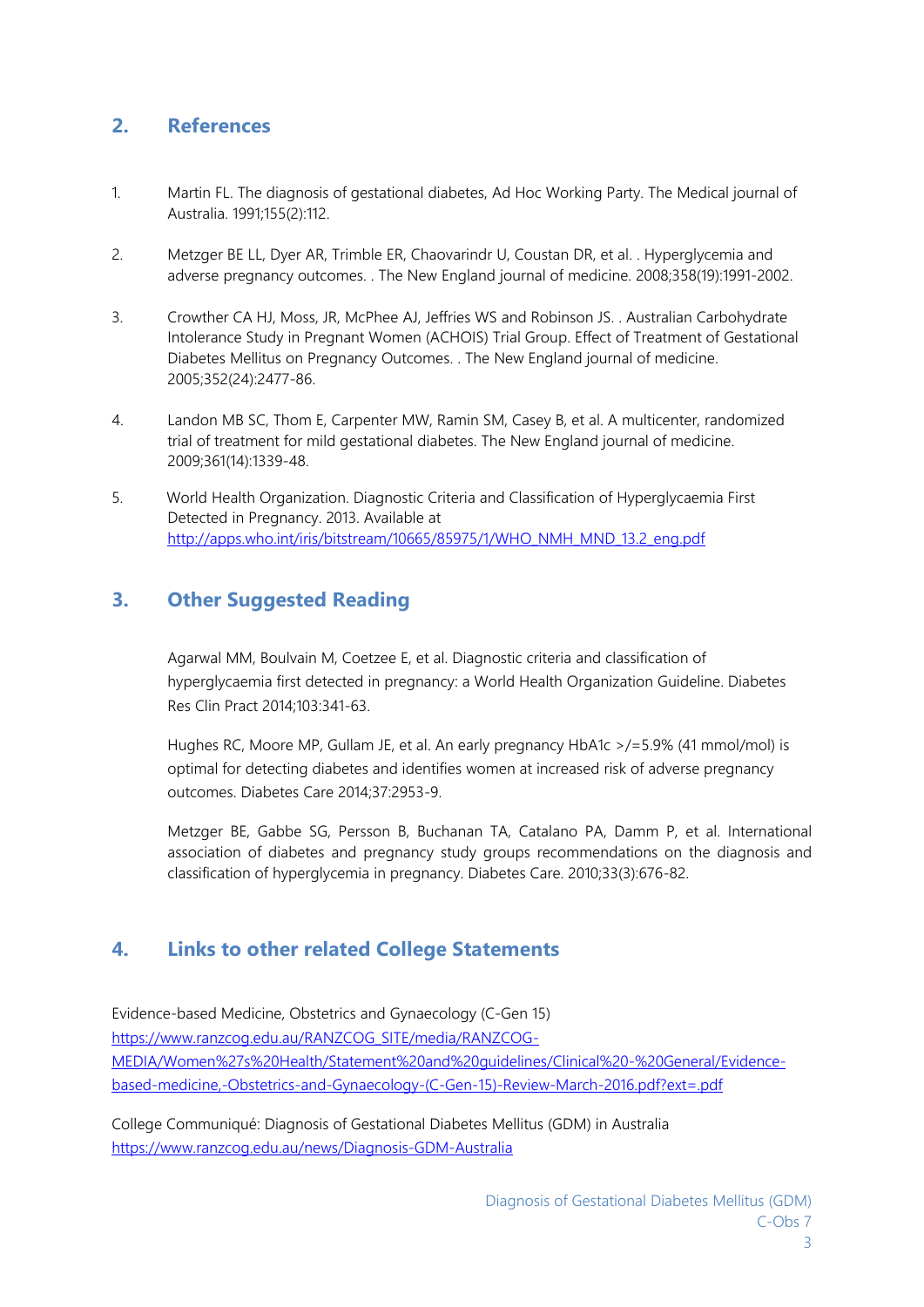# **5. Patient information**

A range of RANZCOG Patient Information Pamphlets can be ordered via: [https://www.ranzcog.edu.au/Womens-Health/Patient-Information-Guides/Patient-Information-](https://www.ranzcog.edu.au/Womens-Health/Patient-Information-Guides/Patient-Information-Pamphlets)**[Pamphlets](https://www.ranzcog.edu.au/Womens-Health/Patient-Information-Guides/Patient-Information-Pamphlets)** 

# **Appendices**

Appendix A Women's Health Committee Membership

| Name                              | <b>Position on Committee</b> |  |
|-----------------------------------|------------------------------|--|
| Professor Yee Leung               | Chair                        |  |
| Dr Joseph Sgroi                   | Deputy Chair, Gynaecology    |  |
| Associate Professor Janet Vaughan | Deputy Chair, Obstetrics     |  |
| Professor Susan Walker            | Member                       |  |
| Associate Professor Lisa Hui      | Member                       |  |
| Associate Professor Ian Pettigrew | <b>EAC Representative</b>    |  |
| Dr Tal Jacobson                   | Member                       |  |
| Dr Ian Page                       | Member                       |  |
| Dr John Regan                     | Member                       |  |
| Dr Craig Skidmore                 | Member                       |  |
| Dr Bernadette White               | Member                       |  |
| Dr Scott White                    | Member                       |  |
| Associate Professor Kirsten Black | Member                       |  |
| Dr Greg Fox                       | College Medical Officer      |  |
| Dr Marilyn Clarke                 | Chair of the ATSI WHC        |  |
| Dr Martin Byrne                   | <b>GPOAC Representative</b>  |  |
| Ms Catherine Whitby               | Community Representative     |  |
| Ms Sherryn Elworthy               | Midwifery Representative     |  |
| Dr Amelia Ryan                    | Trainee Representative       |  |

#### Appendix B Overview of the development and review process for this statement

#### i. Steps in developing and updating this statement

This statement was originally developed in November 1991and was most recently reviewed in July 2017. The Women's Health Committee carried out the following steps in reviewing this statement:

- Declarations of interest were sought from all members prior to reviewing this statement.
- Structured clinical questions were developed and agreed upon.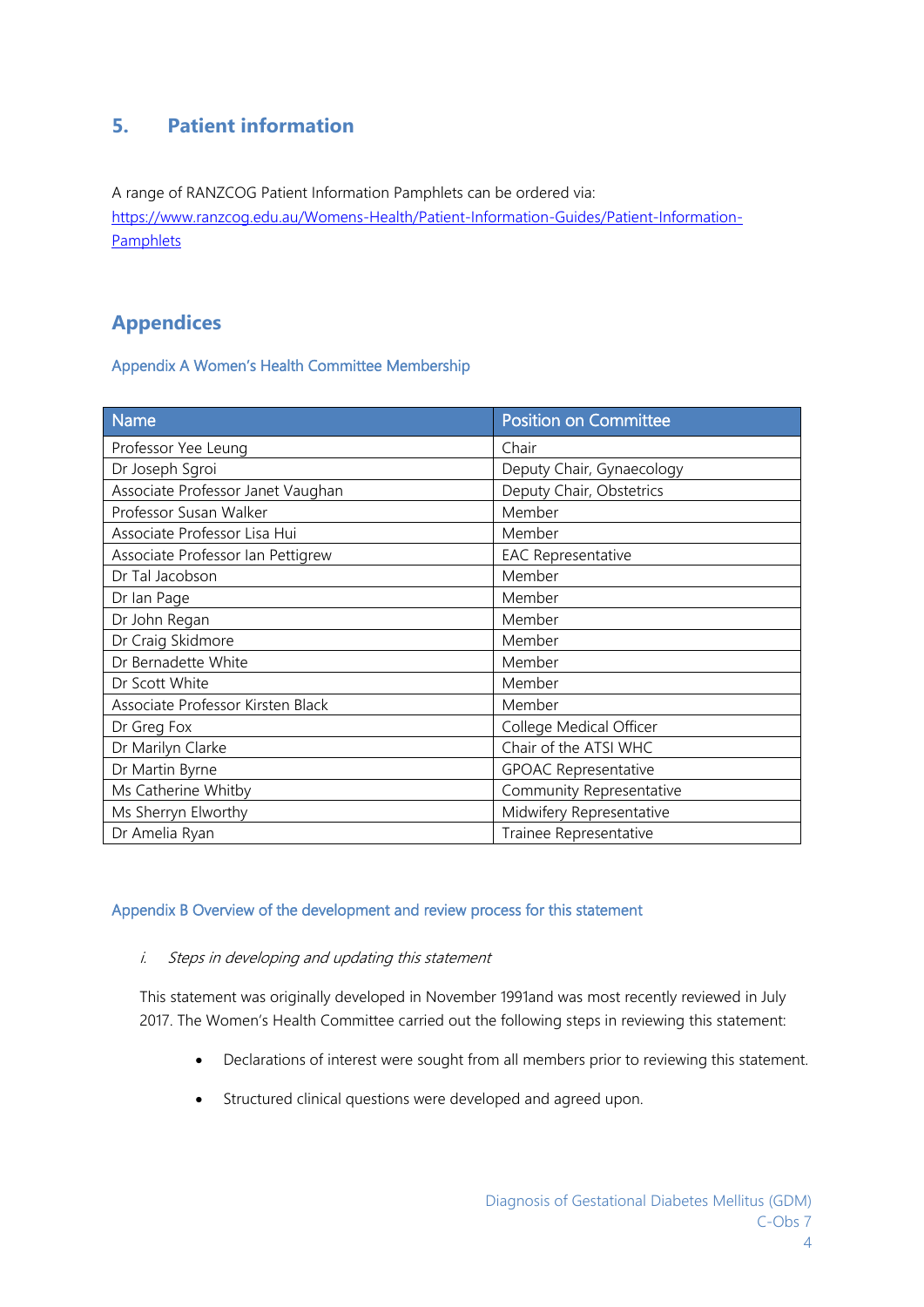$ii.$  At the July 2017 face-to-face committee meeting, the existing recommendations were reviewed and updated (where appropriate) based on the available body of evidence and clinical expertise. Recommendations were graded as set out below in Appendix A part iii) Declaration of interest process and management

Declaring interests is essential in order to prevent any potential conflict between the private interests of members, and their duties as part of the Women's Health Committee.

A declaration of interest form specific to guidelines and statements was developed by RANZCOG and approved by the RANZCOG Board in September 2012. The Women's Health Committee members were required to declare their relevant interests in writing on this form prior to participating in the review of this statement.

Members were required to update their information as soon as they become aware of any changes to their interests and there was also a standing agenda item at each meeting where declarations of interest were called for and recorded as part of the meeting minutes.

There were no significant real or perceived conflicts of interest that required management during the process of updating this statement.

#### iii. Grading of recommendations

Each recommendation in this College statement is given an overall grade as per the table below, based on the National Health and Medical Research Council (NHMRC) Levels of Evidence and Grades of Recommendations for Developers of Guidelines. Where no robust evidence was available but there was sufficient consensus within the Women's Health Committee, consensus-based recommendations were developed or existing ones updated and are identifiable as such. Consensusbased recommendations were agreed to by the entire committee. Good Practice Notes are highlighted throughout and provide practical guidance to facilitate implementation. These were also developed through consensus of the entire committee.